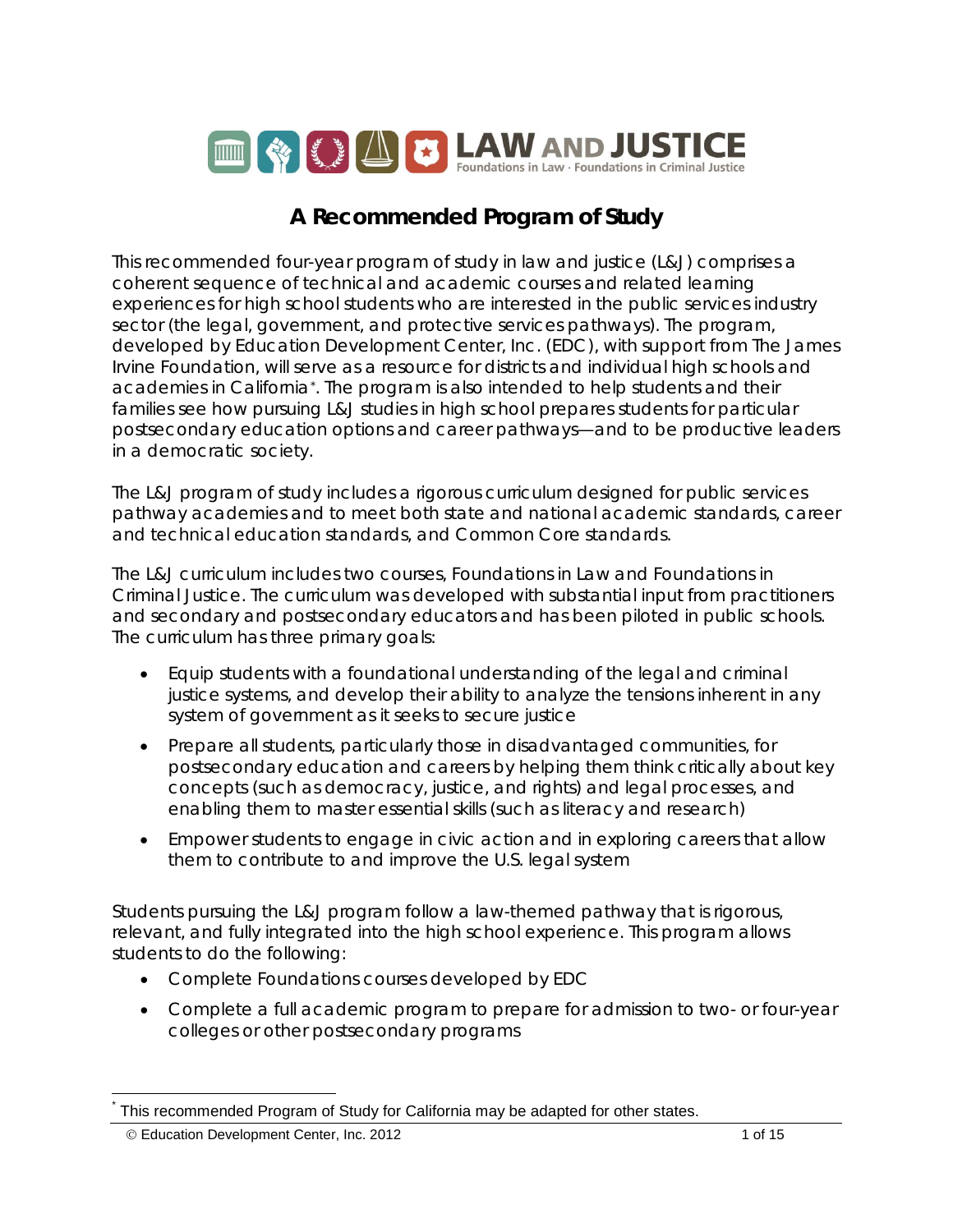- Take a sequence of electives that explore topics across the fields of law, policy, criminal justice, social justice, and law enforcement
- Learn technology tools relevant to L&J careers
- Plan, develop, and complete an independent senior project
- Engage in structured career exploration, including interactions with professionals and experience in work settings
- Pursue work- and project-based learning activities to gain practical, real-world experience

A distinguishing feature of the proposed program of study is its deliberate integration of fields that have traditionally been separate: (1) *law* and *law enforcement*, (2) *law* and *social justice*, and (3) *academic* and *career technical education* (CTE). The program seeks to create integration in a number of ways:

- *Across specializations within the professional field:* The curriculum's Foundations courses integrate concepts relevant to the legal and criminal justice systems through the use of broad themes common to a range of fields. Once they finish the Foundations courses, students can explore these themes in more depth through a range of additional required and elective courses.
- *Between law and social justice:* The framework for the Foundations courses integrates legal topics and concepts with social justice issues. While learning about legal and judicial systems, students explore the tensions inherent in any system of government as it seeks to secure justice. Students gain important foundational knowledge and habits of mind that equip them to critically examine power dynamics in society and encourage them to addresses injustices through civic activism or careers in advocacy and policy.
- *Between academic and CTE courses:* The Foundations courses include suggestions for working with academic teachers on integrated lessons. ConnectEd: The California Center for College and Career also developed model lessons in math, science, social science, and English to demonstrate for teachers how academic disciplines connect to the pathways curriculum, and to demonstrate for students how academic proficiency is necessary for success in their chosen career paths.

In the context of the study of L&J, the curriculum is designed to build students' skills in research, reading, writing, teamwork, critical thinking, and speaking and presenting skills that professionals emphasize as essential to their practice. Throughout the Foundations courses, students learn key skills and apply them to authentic projects. Building a strong foundation in these skills prepares students for more advanced high school electives and for postsecondary education and a range of careers.

In addition, the curriculum incorporates the following best practices identified by education research and reform efforts:

• An inquiry- and project-based approach focused on essential questions that help students master key concepts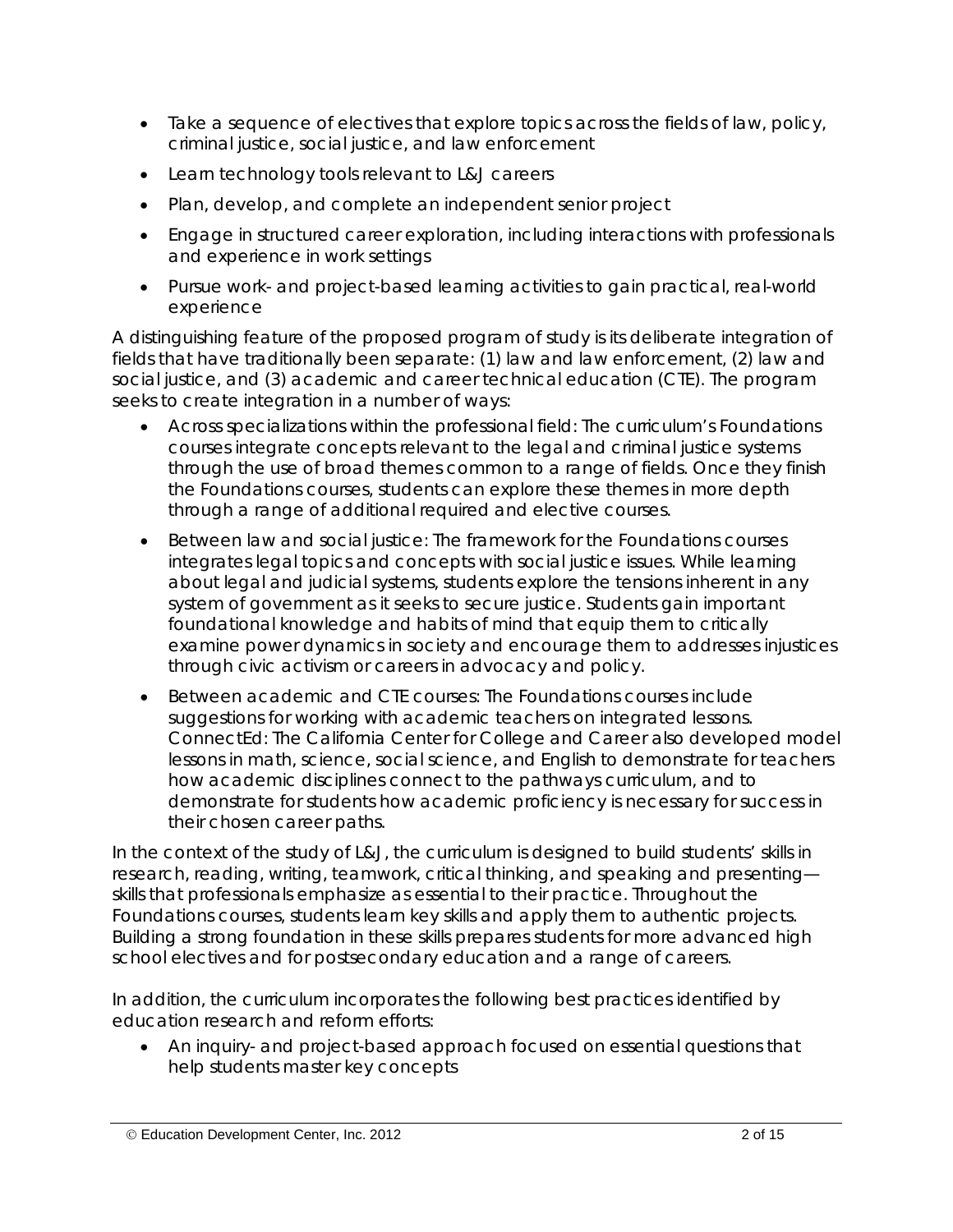- Performance-based assessments that provide evidence of critical thinking, conceptual connections, and essential skills
- Literacy-building strategies that help students understand challenging concepts and that offer multiple opportunities to communicate verbally and in writing
- Instructional tools and techniques for addressing controversial issues in the classroom, teaching students to distinguish emotional reactions from critical analysis
- Instructional strategies that make the curriculum accessible to students with a range of learning styles
- Appropriate use of technology to support learning and research

High school students need a base of knowledge to build on when considering salient issues in a democratic, multicultural society. The L&J curriculum engages students in rigorous examination of primary source documents, current events, and multifaceted policy debates through the following lenses:

- *U.S. law and law enforcement:* How laws are created, enforced, and interpreted and the relationship between law and public policy at the federal, state, and local levels of government
- *Career exploration:* What career paths exist in the legal and criminal justice systems, and how the pursuit of a particular profession can serve as a form of civic action
- *Philosophical and historical foundations:* How and why a social contract, document, or law evolved
- *Power and fairness:* How the law and legal systems can be used both to protect and to oppress individuals and groups, and how power is allocated within society
- *Advocacy and policy:* How individuals and groups, including young people, can take action to influence and reform our legal system and achieve justice
- *Comparative systems:* How the U.S. legal system compares with legal and political systems, philosophies, and practices of other countries

As students use these lenses to explore social and political issues, they consider how conflict and resolution occur, the role of communication and persuasion in promoting justice, and the value of ethics in determining individual and collective actions. These skills will help students articulate and evaluate their own philosophies about justice and their roles as citizens in a global community.

## *Components of the Program of Study*

The L&J recommended program of study comprises a required sequence of courses for students who are pursuing career pathways in the public services industry sector. In addition to all high school graduation requirements, students will successfully complete the following:

1. The *Foundations in Law* course (full year)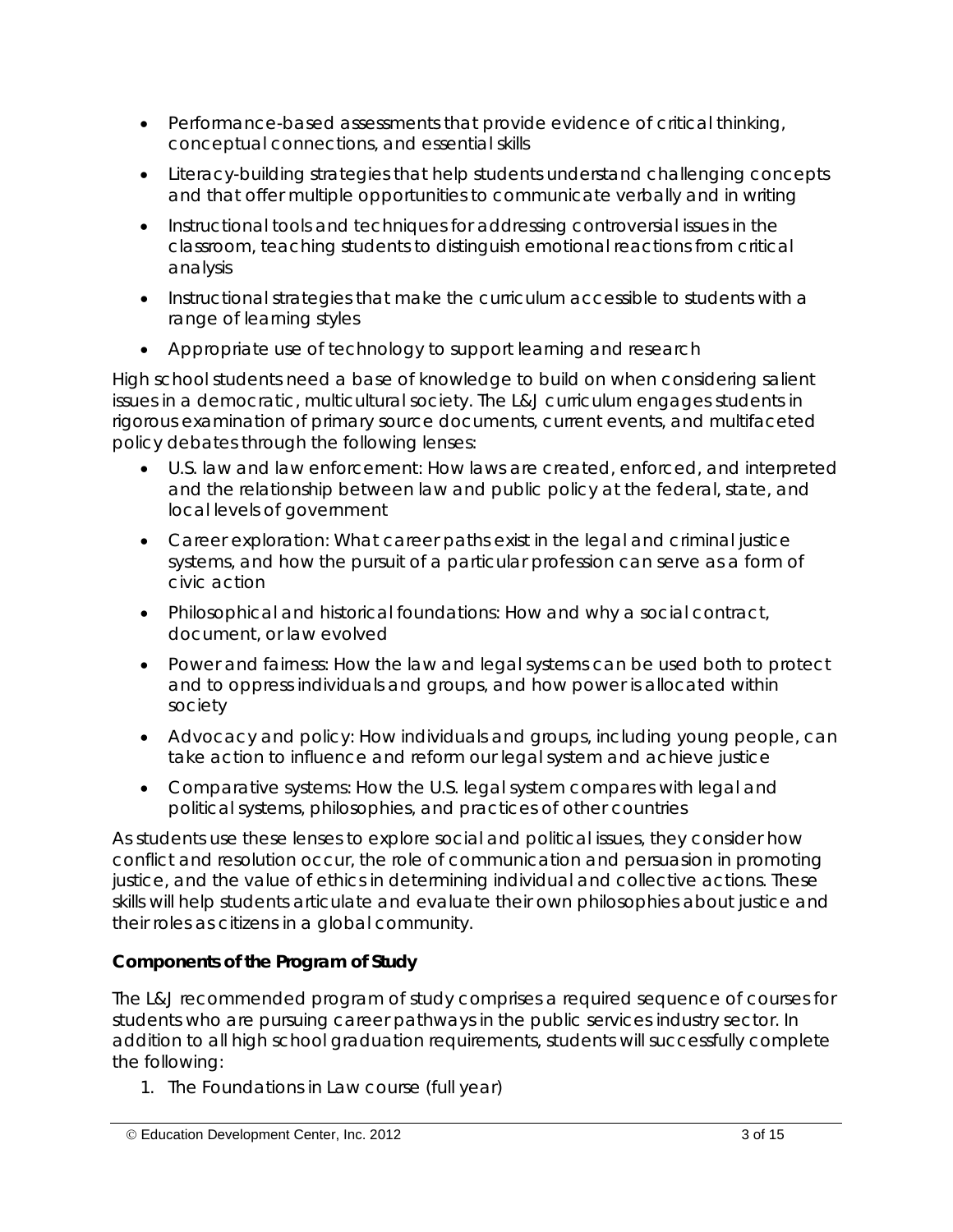- 2. The *Foundations in Criminal Justice* course (full year)
- 3. Civil Law (one semester) and Advanced Constitutional Law (one semester—may be used to fulfill the U.S. Government requirement)
- 4. Three semesters of additional courses that allow students to explore aspects of law and law enforcement that are of particular interest to them
- 5. Senior project seminar (integrated into the fall grade 12 L&J course)
- 6. Senior project

The L&J program of study comprises a full college preparatory academic program. It includes four yearlong courses in English, two yearlong courses in laboratory science, two yearlong courses in social science, three yearlong mathematics courses (Algebra 1 and 2 and Geometry), and two years of foreign language. Students use elective credits for the L&J-specific components of the program.

Table 1 (pages 3 and 4) illustrates the components that are specific only to the L&J program of study, while Table 2 (page 5) summarizes all courses required for graduation if a student were to begin the L&J program in grade 9.

## **Table 1: L&J Program Components**

| <b>Law and Justice Required Courses</b>                                                                                                                                                                                                                                                                                                                                                         |  |  |
|-------------------------------------------------------------------------------------------------------------------------------------------------------------------------------------------------------------------------------------------------------------------------------------------------------------------------------------------------------------------------------------------------|--|--|
| Foundations in Law (required of all freshmen)<br>Foundations in Criminal Justice (required of all sophomores)<br>Civil Law (required of all juniors)<br>Advanced Constitutional Law (required of all seniors)                                                                                                                                                                                   |  |  |
| <b>Law and Justice Electives (Examples)</b>                                                                                                                                                                                                                                                                                                                                                     |  |  |
| <b>Ethics and Law</b><br>Criminal Law<br>International Law and Human Rights<br><b>Business Law</b><br><b>Contemporary Public Policy Issues</b><br>Law Enforcement<br>Legal Research and Writing<br><b>Criminal Psychology</b><br><b>Forensic Science</b><br>Movements for Political and Social Change<br>Crime in America<br><b>Conflict Resolution</b><br><b>Courts and Criminal Procedure</b> |  |  |
| <b>Police Science</b>                                                                                                                                                                                                                                                                                                                                                                           |  |  |
| Global Issues in Social Justice and Peace                                                                                                                                                                                                                                                                                                                                                       |  |  |
| Juvenile Justice<br>Law Administration                                                                                                                                                                                                                                                                                                                                                          |  |  |
| <b>Environmental Law</b>                                                                                                                                                                                                                                                                                                                                                                        |  |  |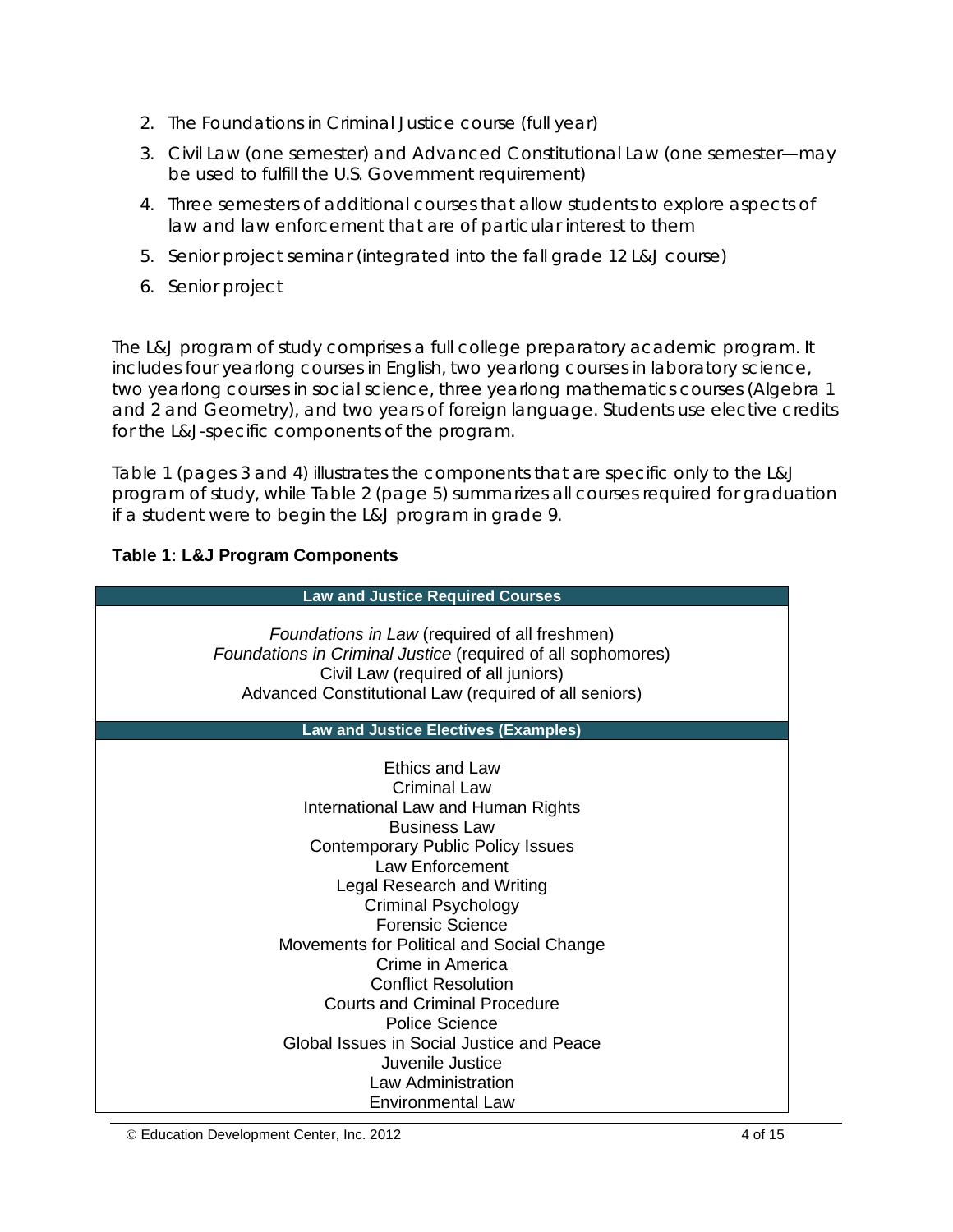**Work-Based Learning Opportunities (Examples)**

Ride-alongs Mentoring **Internships** Job shadowing Interaction with visiting practitioners Youth Court Mock trial and moot court Visits to postsecondary institutions Community service Field trips (e.g., to a correctional facility, crime lab, police academy, court)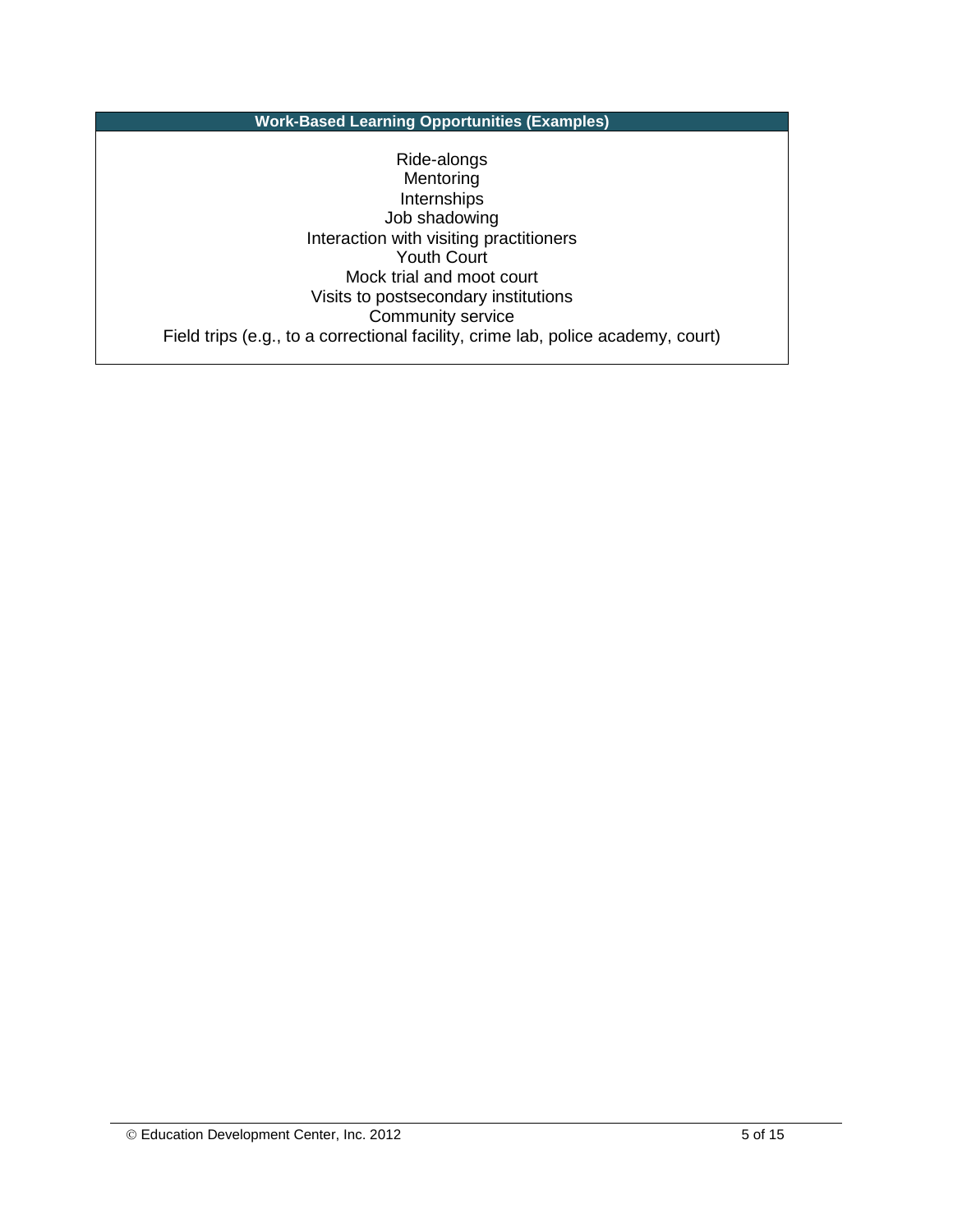## <span id="page-5-0"></span>**Table 2: Example of a Four-Year L&J Program Beginning in Ninth Grade**

(This program of study can be adapted if the *Foundations* courses were taught in Grades 10 and 11)

|                                              | $\sum_{i=1}^{n}$<br>Grade 9                                                | Grade 10                                                | Grade 11                                                    | Grade 12                                                                                                                  |
|----------------------------------------------|----------------------------------------------------------------------------|---------------------------------------------------------|-------------------------------------------------------------|---------------------------------------------------------------------------------------------------------------------------|
| Requirements (one year)                      | Law and Justice Foundations in Law                                         | Foundations in<br><b>Criminal Justice</b><br>(one year) | Civil Law<br>$\bullet$<br>(fall)<br>L&J Elective I (spring) | L&J Elective II (includes senior project seminar)<br>(fall)<br>L&J Elective III (senior project)<br>$\bullet$<br>(spring) |
| Law and Justice<br><b>Electives</b>          |                                                                            |                                                         |                                                             | <b>Additional L&amp;J Elective</b><br>(fall)<br><b>Additional L&amp;J Elective</b><br>$\bullet$<br>(spring)               |
| <b>Academic Electives</b>                    |                                                                            |                                                         | <b>PLUS</b><br>Fine and Performing Arts<br>(one year)       | <b>PLUS</b><br>Additional Academic Elective (science, math, social science,<br>foreign language, or English)              |
| English Language   English 9<br>Arts         |                                                                            | English 10                                              | English 11                                                  | English 12                                                                                                                |
|                                              | Math Algebra 1                                                             | Geometry                                                | Algebra 2                                                   |                                                                                                                           |
| Science Biology                              |                                                                            | Chemistry                                               |                                                             |                                                                                                                           |
| <b>Social Science</b>                        |                                                                            | World History                                           | U.S. History                                                | Advanced Constitutional Law<br>(fall)                                                                                     |
|                                              |                                                                            |                                                         |                                                             | Economics<br>(spring)                                                                                                     |
|                                              | Foreign Language   Foreign Language I                                      | Foreign Language II                                     |                                                             |                                                                                                                           |
| <b>Physical Education</b> Physical Education |                                                                            |                                                         | <b>Physical Education</b>                                   |                                                                                                                           |
|                                              | Work-Based Learning See sample list of work-based opportunities in Table 1 |                                                         |                                                             |                                                                                                                           |

Through hands-on activities, students receive a strong foundation in the concepts of constitutional law in the ninth grade course, which covers the historical and philosophical origins and founding principles of the U.S. Constitution and the procedures for the creation and amendment of laws. Students also explore due process of law and criminal procedure as outlined in the Fourth, Fifth, and Sixth Amendments; civil liberties protected by the Bill of Rights; and equal protection of the law established by the Fourteenth Amendment. The suggested advanced course takes a more case-based approach, investigating Supreme Court precedents through debate, moot court, and policy activities.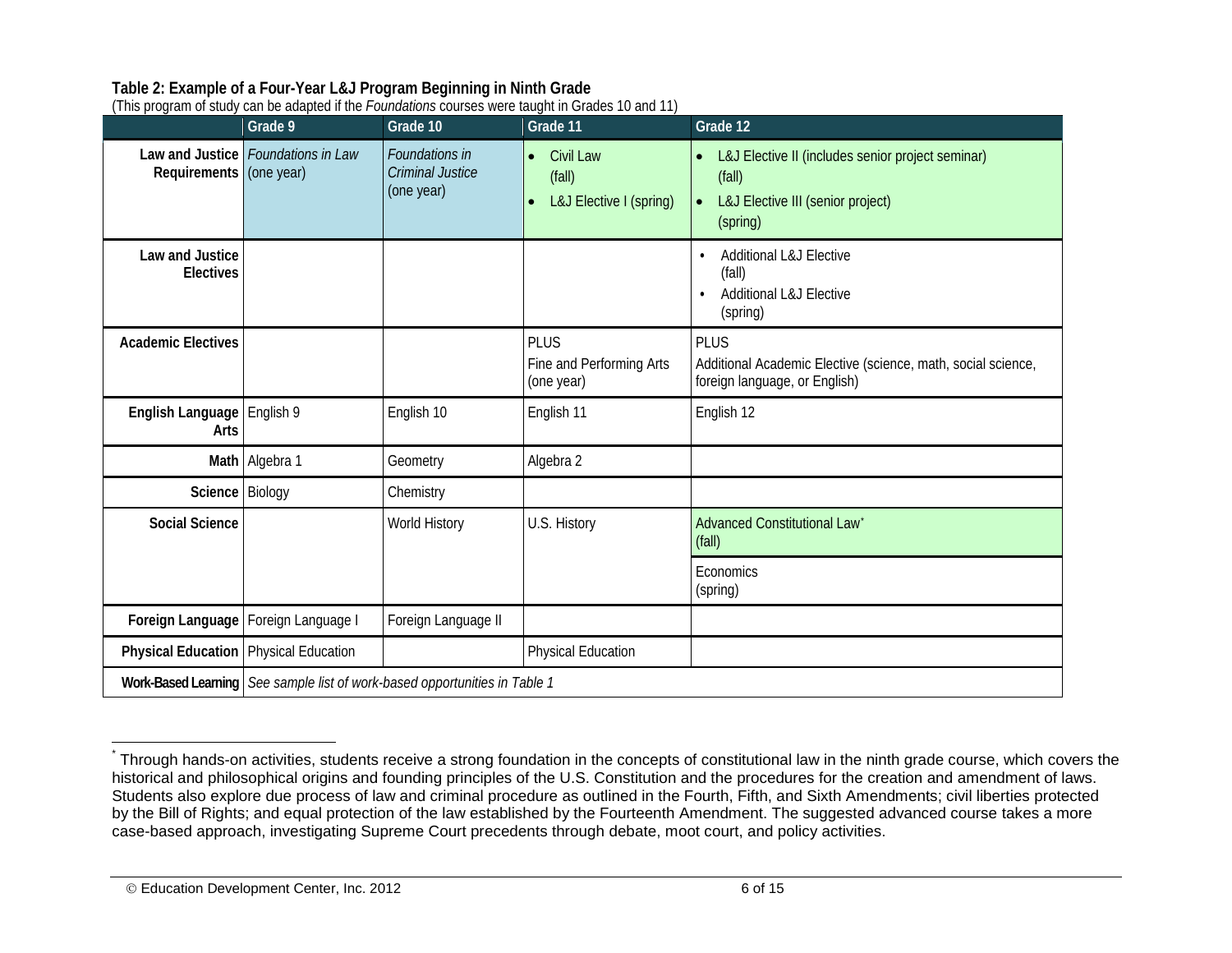Tables 3 and 4 detail the "a–g" requirements and the legal, government, and protective services pathway requirements.

| Table 3: CSU/UC "a-g" Graduation Requirements |  |  |
|-----------------------------------------------|--|--|
|-----------------------------------------------|--|--|

|   | <b>Subject</b>                                                                                                             | <b>Units</b> |
|---|----------------------------------------------------------------------------------------------------------------------------|--------------|
| a | U.S. History or U.S. History & Government; World<br>History                                                                | 2            |
| b | English/Language Arts                                                                                                      | 4            |
| C | Mathematics (Algebra 1, Geometry, Algebra 2)                                                                               | 3            |
| d | Science (with Laboratory)                                                                                                  | 2            |
| e | Foreign/World Language                                                                                                     | 2            |
|   | Visual and Performing Arts                                                                                                 | 1            |
| g | Electives (English, Math, Social Science, History, Lab<br>Science, Foreign Language, Visual and Performing<br>Arts, other) | 1            |
|   | Total                                                                                                                      | 15           |

#### **Table 4: Legal, Government, and Protective Services Pathway Requirements**

| Grade           | <b>Course</b>                                     | <b>Units</b>             |
|-----------------|---------------------------------------------------|--------------------------|
| 9               | <b>Foundations in Law</b>                         | 1 year                   |
| 10              | <b>Foundations in Criminal Justice</b>            | 1 year                   |
| 11              | Civil Law<br><b>L&amp;J Elective I</b>            | 1 semester<br>1 semester |
| 12 <sup>°</sup> | Advanced Constitutional Law/U.S. Government       | 1 semester               |
| 12 <sup>°</sup> | L&J Elective II (includes senior project seminar) | <b>Fall semester</b>     |
| 12 <sup>°</sup> | L&J Elective III (senior project)                 | Spring semester          |
| 12              | <b>L&amp;J Electives</b>                          |                          |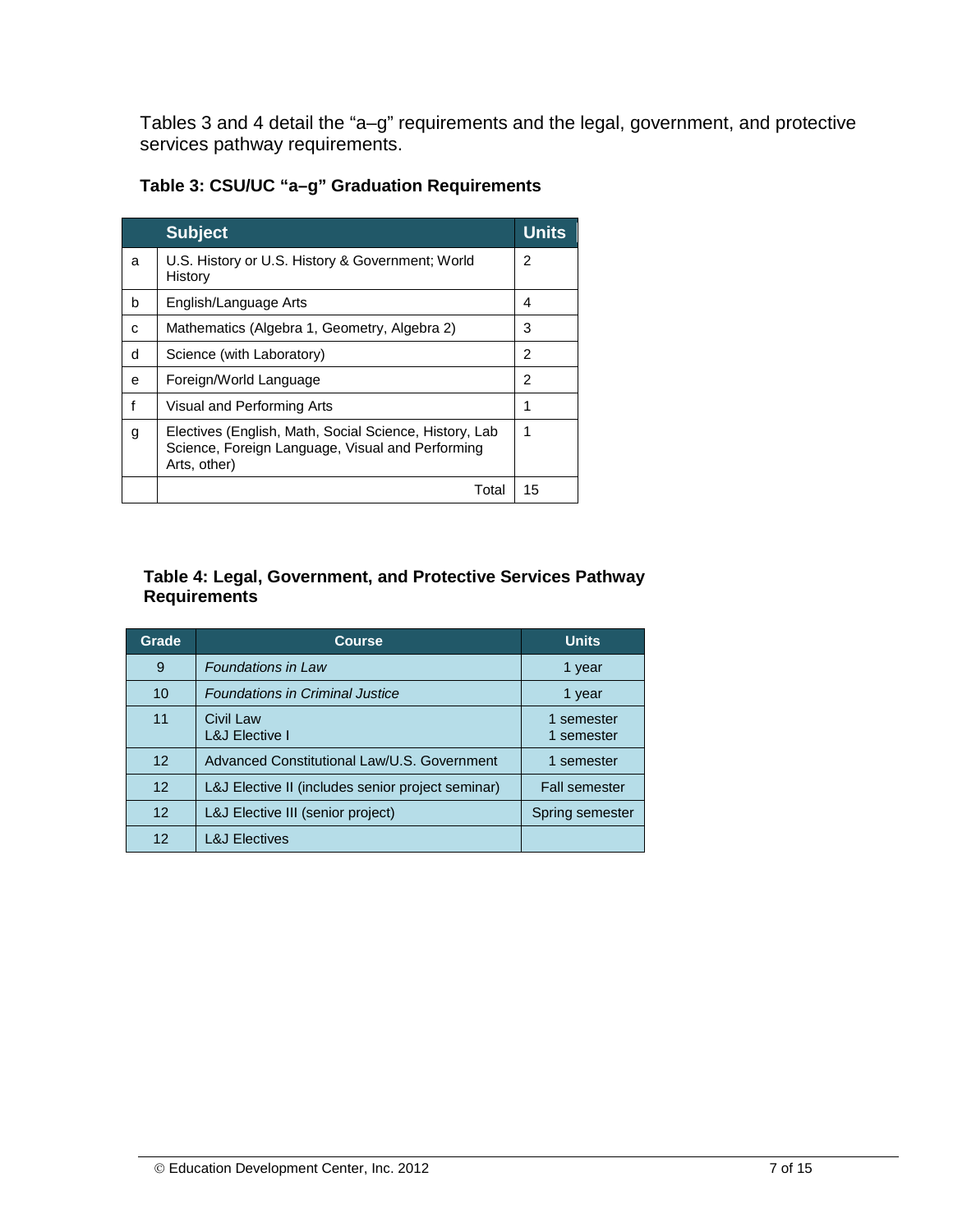#### **The** *Foundations in Law* **Course**

In this yearlong foundational course, students explore the concepts of law, justice, and power. This course engages students by asking them to grapple with questions about human nature, justice and fairness, crime and punishment, and the citizen's role in a democratic society. As students delve into these concepts, they compare and contrast the philosophical underpinnings of the U.S. government with other governments around the world, think critically about the principles and intent behind the founding documents of the United States, and consider how individual and collective action can result in meaningful change at the local, national, and global levels. Above all, students experience L&J as dynamic forces, shaped by people and events over time.

At the center of each unit in the course is a project designed to tap into the diverse viewpoints and experiences that students bring to the classroom. Each project requires students to collaborate, think critically, and communicate clearly—all in authentic contexts. Student activities, projects, and assessments throughout the year also highlight career pathways and the skills that each pathway requires. Students are introduced to careers in legal services, law enforcement, advocacy, policy, and government, and explore how professionals in these fields interact with one another and with the public.

## **Essential Questions**

Throughout this course, students are asked to look at the dynamic nature of power and the role of the law in allocating it to various members of a society. Students also consider their individual roles and responsibilities in creating and maintaining a system of justice. As minors preparing to enter the adult world, high school students have a unique perspective on the balance between rights and responsibilities, independence and dependence. The following essential questions guide students in examining and articulating their own worldview, analyzing how the law impacts their everyday lives, and envisioning their part in shaping just communities:

- Why do we have laws? What is the role of law in society?
- What are *justice* and *injustice*?
- Why are there different interpretations of the law?
- How does the U.S. legal system affect young people, and how can young people help achieve justice in their own community?
- What are the different roles and professions in the U.S. legal system?

## **The** *Foundations in Criminal Justice* **Course**

This course revisits the essential questions that framed the *Foundations in Law* course and continues to build on key themes from the perspective of criminal justice. The second Foundations course provides a broad orientation to the key components of the criminal justice system—law enforcement, corrections, and courts—and how they interact with one another. Students examine in greater depth the definition of *crime* and *justice*, and explore historical developments and current practices in criminal justice. As students learn about theories of crime, they consider issues of race, class, and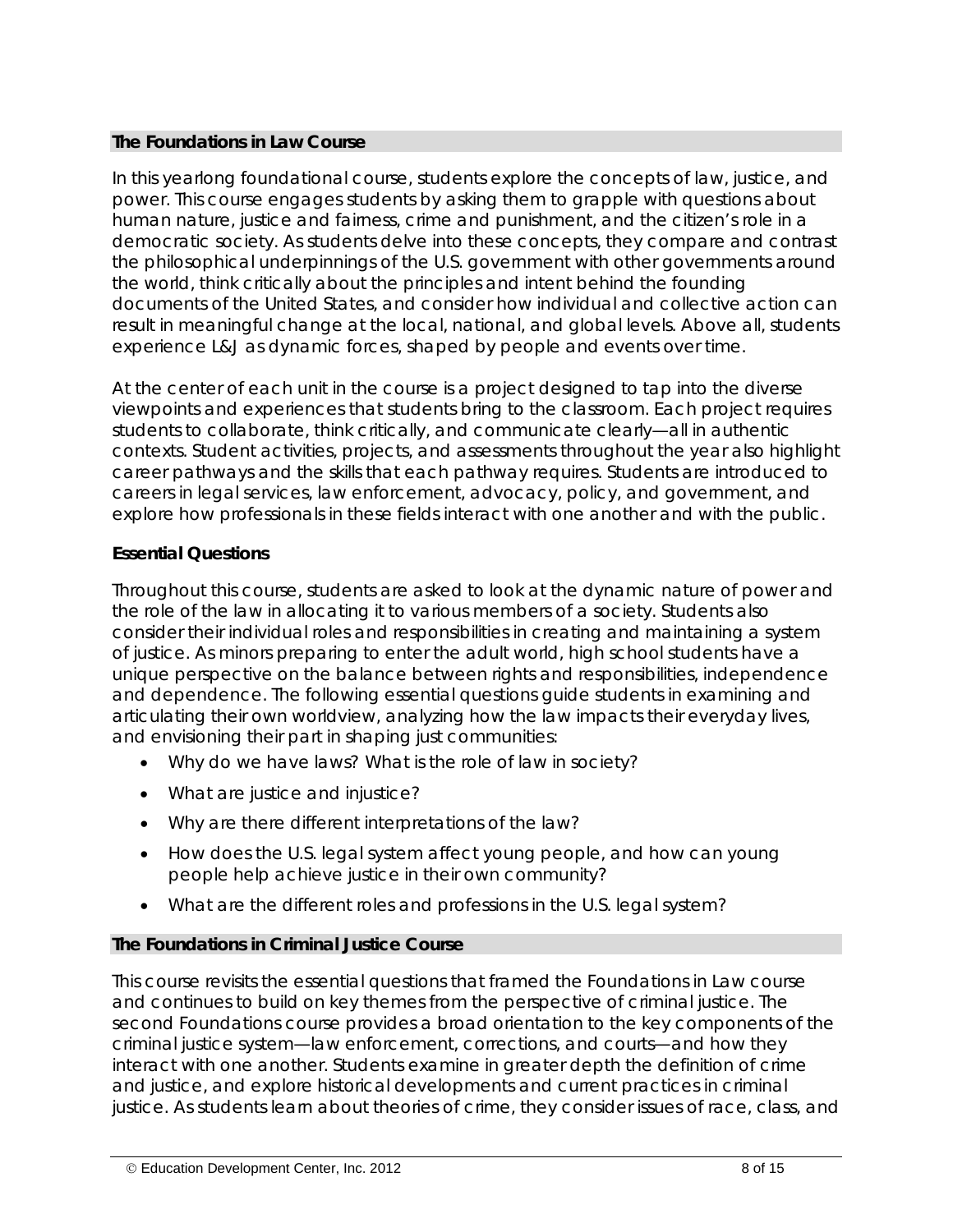gender, past and present. Students study the relationship between criminal justice and social justice, and explore the role of community, social services, and criminal rights advocacy in criminal cases.

This course gives students ongoing opportunities to research and debate important topics in American society, including capital punishment, juvenile justice, and whitecollar crime. This course helps students understand the benefits and challenges of new technologies in criminal justice.

#### **Essential Questions**

While investigating the nature and history of criminal laws, students explore the reasons that society creates these laws. They consider the role of law enforcement and communities in preventing and responding to crime, and discuss how criminal laws and their enforcement must balance individual rights with the needs of society. Students also consider the merits and drawbacks of the traditional criminal and juvenile justice systems and alternative avenues for dispute resolution and punishment.

The following essential questions guide students as they build their opinions and consider their role in creating safe and just communities:

- What is *crime*? Who defines what *crime* is?
- What are the functions of a criminal justice system?
- How do criminal justice systems balance the safety of the community with the need to protect individual rights?
- What are the roles and responsibilities of different professions in the criminal and juvenile justice systems?
- How do criminal and juvenile justice systems affect young people, and how can young people work to improve the administration of justice in their communities?

#### *Career Connections*

Career Connections is central to *Foundations in Law* and *Foundations in Criminal Justice*. Throughout the Foundations courses, students gain knowledge and skills that are relevant to a range of careers in the legal and criminal justice systems and in public advocacy. They learn about the roles, responsibilities, and career paths of specific professions through unit activities. Career Connections comprises three main components: *Career Profiles* of professionals working in key fields in the legal justice system; *Ideas for Involvement with Professionals* that are embedded throughout each unit; and the *Career Portfolio*, which enables students to collect and reflect on their own work, skills self-assessments, and Career Profiles (from the curriculum and additional profiles they research themselves).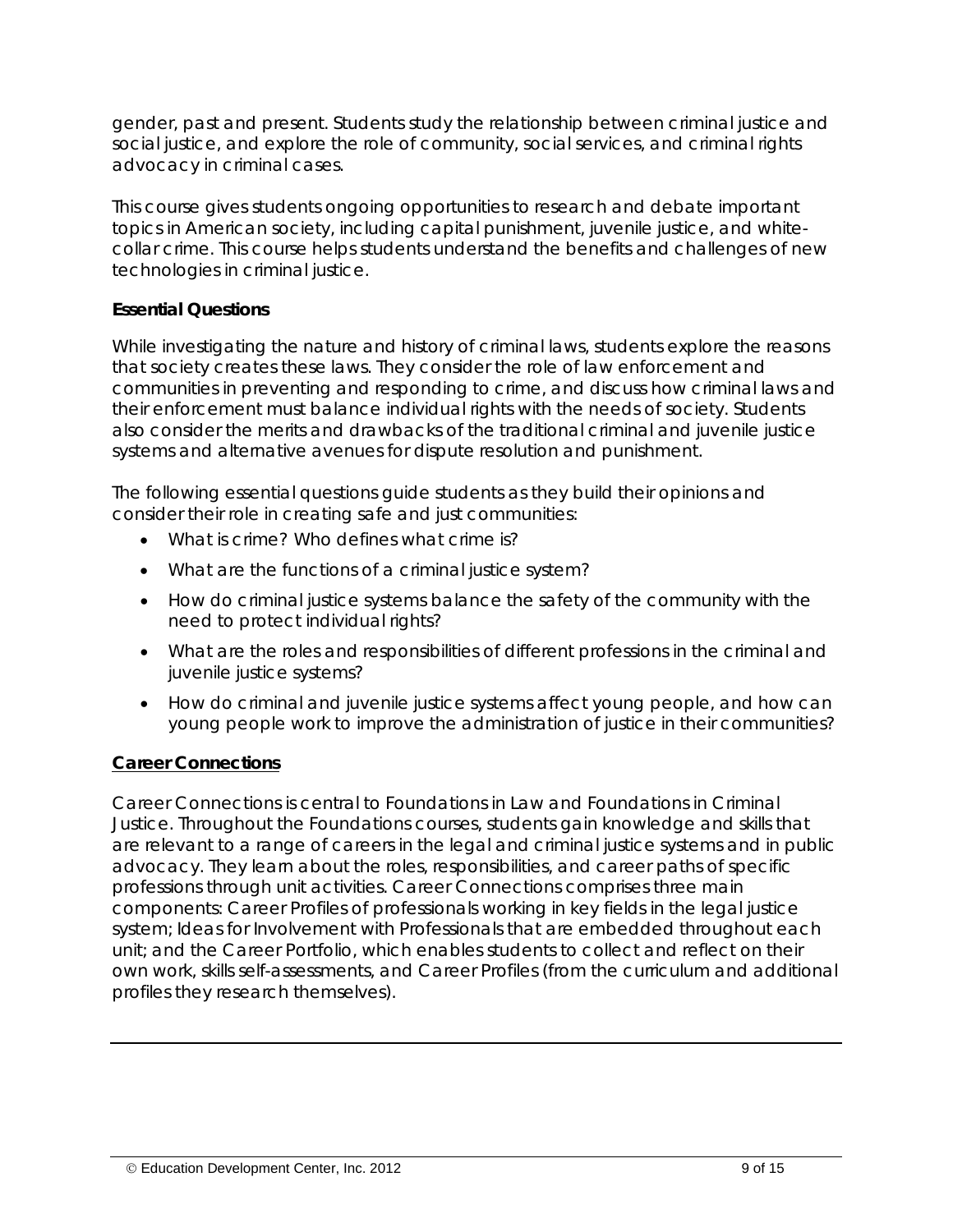#### **Third and Fourth Year Electives**

After completing the Foundations courses in grades 9 and 10 (or grades 10 and 11), students develop further a depth of knowledge and skills through a range of semesterlong elective courses in grades 11 and 12. Note that since the knowledge and skills relevant to all the pathways (legal and government services and protective services) overlap, students interested in pursuing legal careers may end up taking courses similar to those of students interested in pursuing careers in law enforcement. For example, a sequence comprising criminal law, conflict resolution, and criminal psychology is relevant to a range of careers in both pathways.

## **Senior Seminar**

The senior seminar is taken in the fall semester of grade 12. It provides structured support for planning, developing, and launching the senior project. Students learn to develop a project proposal, secure the materials and support they need, and prepare to pace their project work in the spring term according to benchmarks they identify in advance.

#### **Senior Project**

In the spring term of grade 12, each student completes an independent project and presents the product or outcomes of the project to their peers, teachers, community members, and legal and/or law enforcement professionals.

#### **Integrated Units**

To ensure that students are as prepared as possible for college and careers, integrated units help L&J teachers connect academic work in their subjects to students' study of L&J. ConnectEd has developed model units that will help students understand how academic knowledge and skills are applied in a variety of work-based contexts. These integrated units can also serve as models for teachers who wish to develop additional interdisciplinary curriculum units.

#### *L&J Pathways*

The following vignettes illustrate ways in which students might put together a program of study that reflects their interests, combining coursework with work-based learning experiences. We offer these vignettes as a starting point for discussion.

#### **JON'S STORY**

Jon was often bored in middle school. He did not see how his classes were relevant to the outside world, so he would sometimes skip class. In ninth grade, the *Foundations in Law* course grabbed his attention with its engaging explorations of fairness, legal systems, and the relationship between individuals and society. In various problem-based activities, he began to understand and appreciate perspectives different from his own, and the complexity of L&J issues. Jon was interested in the over-criminalization of youth in society, which he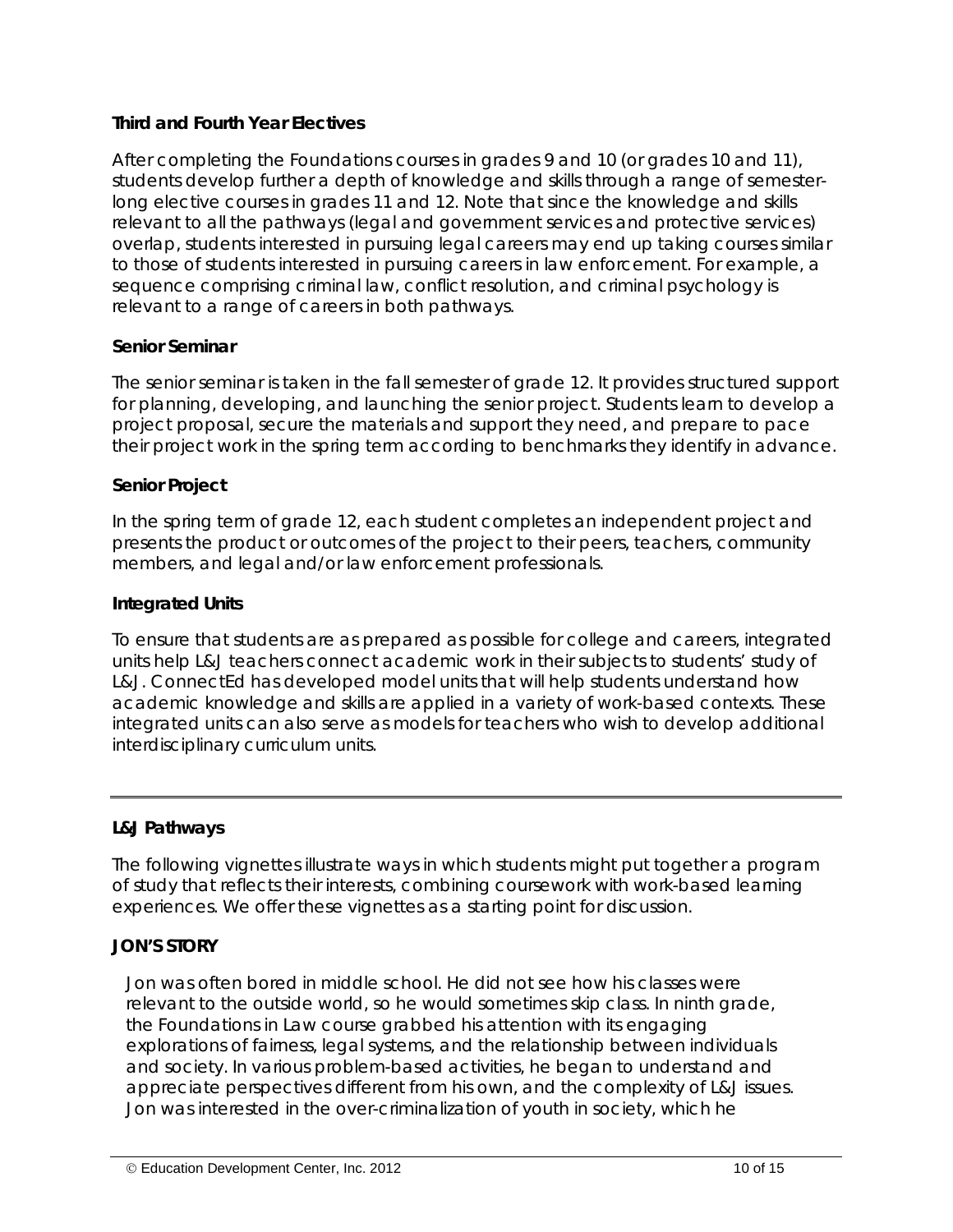explored during his tenth grade *Foundations in Criminal Justice* course. He really appreciated how the course approached juvenile crime through the lenses of both criminal justice and social justice. As an upper-level student, he took electives in Criminal Psychology, Forensic Science, and Courts and Criminal Procedure, and completed an internship at a nearby criminal justice policy organization, researching the "school to prison" pipeline, which he had first been introduced to in the ninth grade Foundations course. Jon plans to work part-time while pursuing an associate's or bachelor's degree in criminal justice.

## **KYRA'S STORY**

Kyra's parents did not have the opportunity to go to college, but they encourage her to work hard in school and to pursue higher education. Kyra has an entrepreneurial spirit. She is often the top seller in school fundraising events, and started a babysitting business when she turned 13. She chose to attend a lawthemed high school because of its unique course offerings in business law. After gaining a strong background in law and legal systems during her ninth and tenth grade Foundations courses, she greatly enjoyed her junior-year course in Civil Law, through which she learned how to negotiate and draft contracts and considered a host of civil liability issues facing businesses. For her senior project, Kyra developed a business plan for a legal referral company, researching a variety of businesses and shadowing local business leaders. She also completed elective courses in Ethics and Law and International Law and Human Rights, both of which allowed her to explore globalization and the ethical responsibilities of international corporations. Kyra plans to enroll in a four-year business program.

#### **EDDIE'S STORY**

At the start of his ninth grade year, Eddie did not have a clear vision of his future. The *Foundations in Law* course introduced him to a range of careers that would allow him to use his bilingual skills—such as court reporter, paralegal, court officer, and legal translator. Eddie learned more about these professions through jobshadowing opportunities; learning expeditions to local courthouses, law firms, and government offices; and interviews with legal professionals. Eddie was motivated to learn and apply important skills, such as communication, teamwork, and problem-solving, in different contexts. In his junior and senior years, Eddie took elective courses that focused on legal administration, including Courts and Criminal Procedure, Legal Research and Writing, and Law Administration. During class-based simulations, he volunteered to play the role of clerk and found that he had an aptitude for managing the courtroom. Eddie now plans to pursue a postsecondary program in court administration.

#### **NICOLE'S STORY**

In middle school, Nicole was very shy and sometimes teased by her peers. During the ninth grade *Foundations in Law* course, she took part in many role-playing exercises. In this safe and nurturing classroom environment, she discovered a talent for developing and presenting arguments. The course also encouraged her to explore issues of power and fairness from multiple perspectives and to critically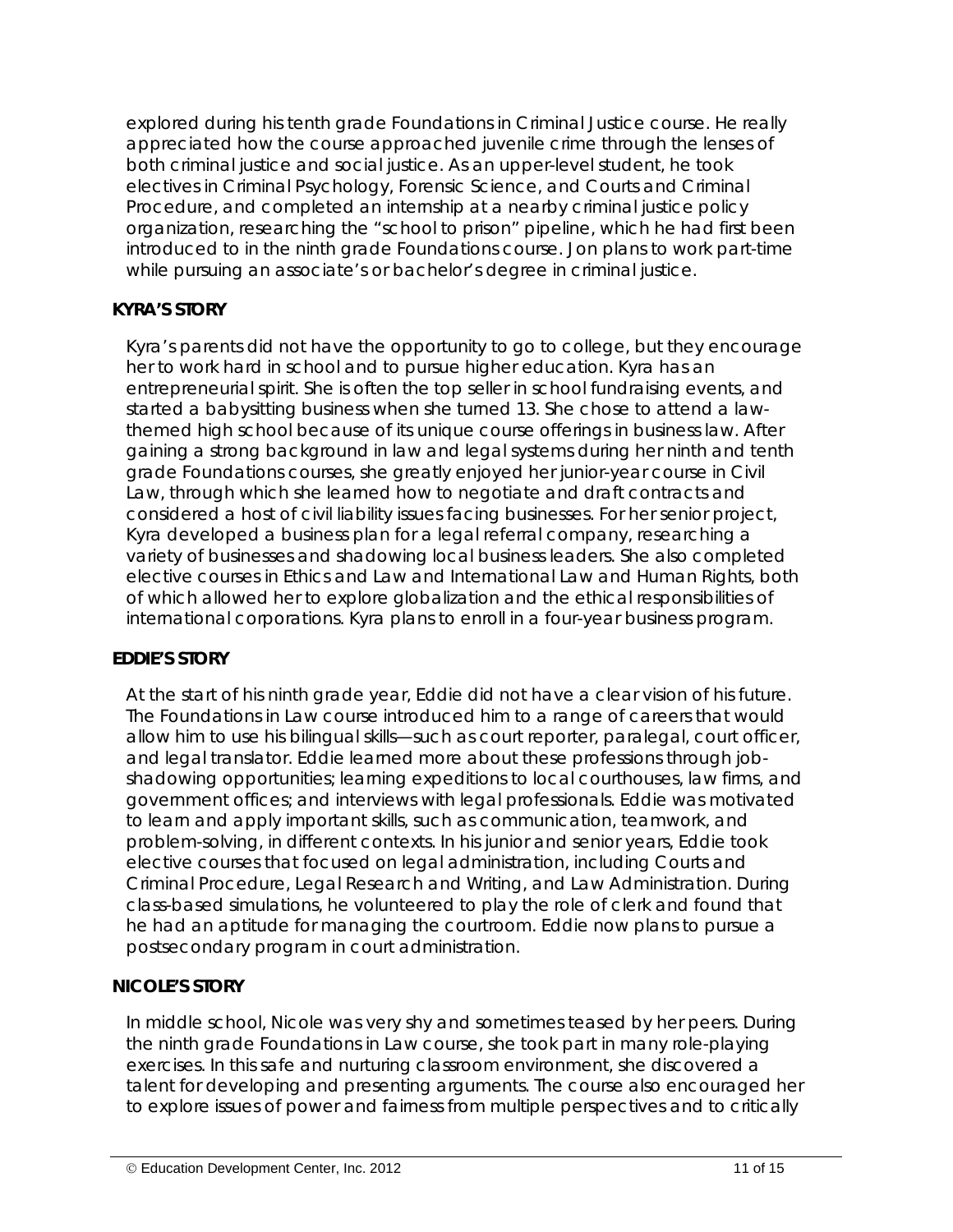examine how the media portrays certain groups. Nicole was also drawn to the idea of restorative justice and the use of peacemaking circles by indigenous cultures around the world. As an upper-level student, Nicole continued to explore competing conceptions of justice in her Advanced Constitutional Law course and in electives such as Juvenile Justice, International Law and Human Rights, and Conflict Resolution. Nicole is interested in becoming a professional mediator so she can help people in her community peacefully resolve their conflicts. She would also like to develop training workshops for law enforcement agencies.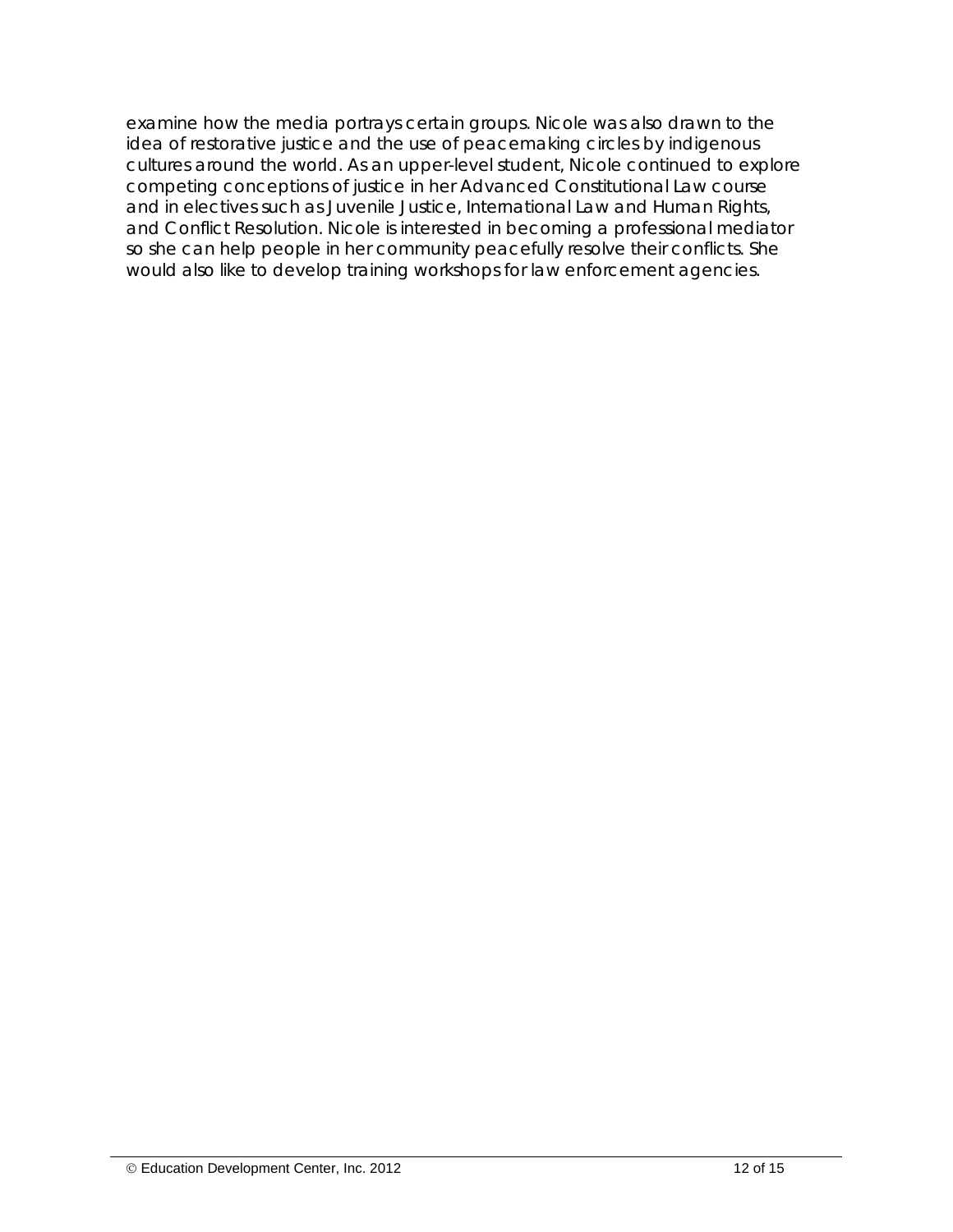#### *Pathways from High School to Postsecondary Education and L&J Careers*

#### **Postsecondary Options**

As shown in Table 5, graduates of the career academy program in L&J have many postsecondary options, including two- and four-year degrees from public or private colleges and technical certifications.

#### **Table 5: Sampling of Postsecondary L&J Options in California**

| <b>California State Universities</b>                     | <b>University of California</b>                      |
|----------------------------------------------------------|------------------------------------------------------|
| Criminal Justice and Criminalistics, B.S., B.A.          | Legal Studies, B.A.                                  |
| General                                                  | Pre-Law, B.A. (any major)                            |
| Law Enforcement (option within major)                    | Political Science, B.A.                              |
| Forensic Investigation (option within major or minor)    | Public Law and Jurisprudence                         |
| Criminal Justice Studies, B.A., B.S.                     | <b>Criminal Justice Professional</b>                 |
| Corrections (option within major)                        | Paralegal                                            |
| Law Enforcement and Administration (option within major) | Law Enforcement Leadership (available at some        |
| Criminal Justice Administration, B.A.                    | UCs)                                                 |
| Criminology, B.A.                                        | Legal Studies                                        |
| Pre-Legal Studies, B.A., B.S., or minor                  | Law Enforcement-Basic                                |
| Biological Science, B.S.                                 | Law Enforcement-Fish and Game                        |
| Forensic Science (option within major)                   | <b>Court Reporting</b>                               |
| Chemistry, B.S.                                          | Legal Office Assistant                               |
| Forensic Science (option within major)                   |                                                      |
| Political Science, B.A.                                  |                                                      |
| Pre-Law (option within major)                            |                                                      |
| Public Safety and Criminal Justice, B.S.                 |                                                      |
| Public Safety, B.S.                                      |                                                      |
| <b>Criminal Justice</b>                                  |                                                      |
| Social and Criminal Justice, B.A.                        |                                                      |
| Social Science, B.A.                                     |                                                      |
| Criminal Justice                                         |                                                      |
| <b>Private Colleges and Online Programs</b>              | <b>Community Colleges</b>                            |
| Criminal Justice, A.A.S., A.S., or A.A.                  | Administration of Justice, A.S. or A.A.              |
| Criminal Justice Administration, A.A.                    | Corrections, A.S. or A.A.                            |
| Criminal Justice, B.S.                                   | Court Reporting, A.S. or A.A.                        |
| <b>Computer Crime</b>                                    | Criminal Justice, A.A.S., A.S., or A.A.              |
| Corrections                                              | Forensics, Evidence, and Investigation, A.S. or A.A. |
| Crime and Criminals                                      | Legal and Community Interpretation, A.S.             |
| Crime Scene Investigation                                | Legal Office Technology, A.S. or A.A.                |
| Criminal Justice Management & Administration             | Open Water Lifeguard Professional, A.S.              |
| <b>Cyber Crime</b>                                       | Paralegal Studies, A.A.S., A.S., or A.A.             |
| Forensic Psychology                                      | Police Academy, A.S. or A.A.                         |
| <b>Homeland Security</b>                                 | Probation and Parole, A.A.                           |
| Human Services for Criminal Justice                      | Certificates                                         |
| Justice Administration                                   | Administration of Justice                            |
| Juvenile Justice                                         | <b>Justice Administration</b>                        |
| Law Enforcement                                          | Forensic Identification                              |
| Criminal Justice Administration, B.A.                    | Crime Scene Technician                               |
| Justice Studies, B.S.                                    |                                                      |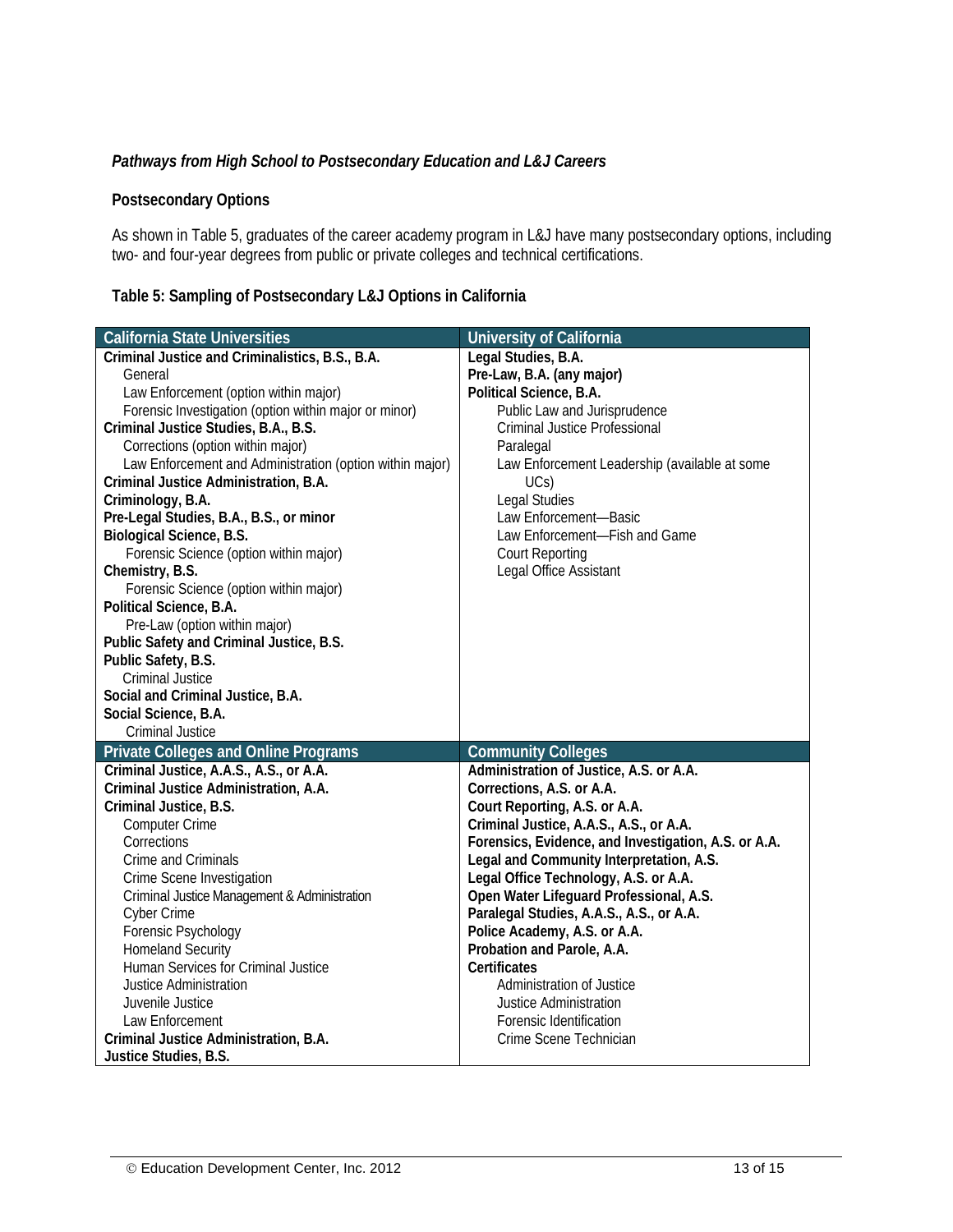## *Career Options*

In each unit in the Foundations courses, students are introduced to a range of careers that draw on the key concepts and 21st century skills that students are learning through the unit activities and projects. Table 6 shows a range of careers, from entry-level through advanced, that students may be introduced to in these courses. The units also provide teachers with suggestions for engaging professionals in these careers to support students' learning. In addition, throughout *Foundations in Law*, students engage in a career research project, learning about a career of interest (through research and interviews with professionals) and presenting their findings to their classmates.

As students explore a career of interest, they learn about roles and responsibilities, workplace and technical skills, typical schedules, and professional interests of professionals. Students also discover the levels of education likely to be expected from job applicants and how that may vary in different professions.

|                                                                                        | <b>Law and Legal Services</b>                                                                                                                                                                                                                                                                                                                                                      | <b>Law Enforcement</b>                                                                                                                                                                                                                                               | <b>Public Policy and Advocacy</b>                                                                                                                                                                                              |
|----------------------------------------------------------------------------------------|------------------------------------------------------------------------------------------------------------------------------------------------------------------------------------------------------------------------------------------------------------------------------------------------------------------------------------------------------------------------------------|----------------------------------------------------------------------------------------------------------------------------------------------------------------------------------------------------------------------------------------------------------------------|--------------------------------------------------------------------------------------------------------------------------------------------------------------------------------------------------------------------------------|
| <b>Entry-Level or Minimum</b><br>Preparation<br>(0-2 years preparation<br>or training) | File and Document Manager<br>Judicial Secretary I<br>Administrative Coordinator I<br>Records Associate                                                                                                                                                                                                                                                                             | Forensic Photographer<br>Dispatcher<br>Public Safety Officer<br><b>State Trooper</b><br><b>Corrections Case Manager</b>                                                                                                                                              | Youth Organizer<br>Intern at Legal Think Tank or<br>Policy Center                                                                                                                                                              |
| <b>Mid-Level or Medium</b><br>Preparation<br>(2-4 years preparation<br>or training)    | Court Reporter<br>Administrative Coordinator II<br>Paralegal<br>Legal Secretary<br><b>Title Examiner</b><br>Judicial Assistant<br>Legal Case Assistant<br><b>Litigation Support Assistant</b><br>Legal Translator<br>Court Interpreter<br>Organizing and Advocacy<br>Coordinator<br>Legal Administrative Assistant<br>for Advocacy Organization<br>Labor Federation Representative | <b>Corrections Officer</b><br>Police Detective<br>Police Identification and Records<br>Officer<br>Forensic Investigator<br><b>Fingerprint Identification</b><br>Technician<br>Deputy Sheriff<br>Information Technology<br>Specialist<br><b>Corrections Counselor</b> | Legal Specialist at a Non-<br>Governmental Organization<br>Juvenile Justice Advocate<br>Conflict Resolution and<br>Restorative Justice<br>Facilitator<br>National Litigation Coordinator<br>for a Human Rights<br>Organization |

#### **Table 6: Careers that Students May Explore in the** *Foundations in Law* **Course**